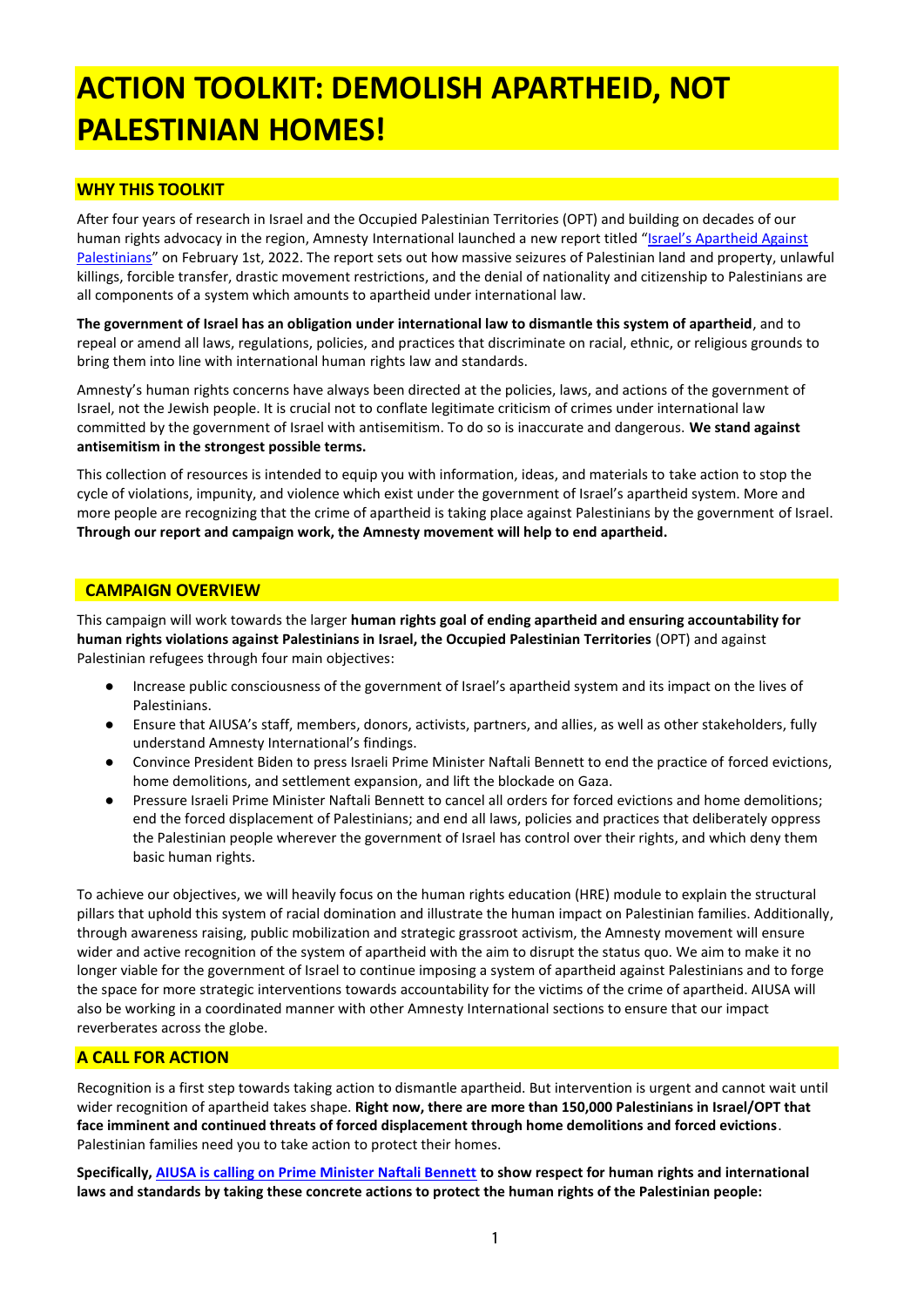- Immediately cancel all orders for forced evictions and home demolitions against Palestinians in Israel and the Occupied Territories.
- End the forced displacement of Palestinians.
- End all laws, policies and practices that deliberately oppress the Palestinian people wherever the government of Israel has control over their rights, and which deny them basic human rights.

# **Priority: Global Week of Action**

During the week of the launch **(February 1st – February 8)** we urge you to mobilize around the campaign by **posting on social media** and other networks including via email and WhatsApp groups. This week of action will be the first push of the campaign, calling on Naftali Bennet, Prime Minister of Israel, to end home demolitions and forced evictions.

Join the Global Week of Action every day for 7 days, by:

- 1. Signing and sharing [AIUSA's digital action](https://act.amnestyusa.org/page/98131/action/1?ea.tracking.id=0m6h7ehp) to Prime Minister Naftali Bennett.
- 2. Sharing the [Report,](https://www.amnestyusa.org/wp-content/uploads/2022/01/Full-Report.pdf) [Press Release,](https://www.amnestyusa.org/reports/new-report-finds-israeli-authorities-are-committing-crime-against-humanity-of-apartheid-against-palestinians-in-israel-and-in-the-occupied-palestinian-territories/) [Explainer Video](https://www.youtube.com/watch?v=AUGICfaULXA) an[d Landing Page!](https://www.amnestyusa.org/endapartheid/)
- 3. Posting on your social media channels tweets directly tagging @naftalibennett with the demands messaged in our actions (above) using the hashtags **#EndApartheid**
- 4. Sharing our [Human Rights Education](https://academy.amnesty.org/learn/course/internal/view/elearning/239/apartheid-course) (HRE) module to spread facts and raise awareness about the Palestinians' reality under the crime of apartheid.

*See our list of "Social Media Guide" in the appendix below for further guidance.* 

# **Next up: Human Rights Education Module**

#### *Recognition is the first step to dismantling the apartheid system.*

Amnesty International has developed the course "Deconstructing [Israel's Apartheid against Palestinians"](https://academy.amnesty.org/learn/course/internal/view/elearning/239/apartheid-course), which provides an overview of the crime of apartheid in international law and breaks down key components of the report and Amnesty International's findings though an immersive learning journey. The course aims to raise consciousness on the domination and oppression of Palestinians and fleshes out the key arguments of the report. It will mobilize learners to join and support the campaign within the course-learning journey itself, including, through a "Taking Action" section which seamlessly links learners to campaign actions and outputs.

# **Community conversation**

Conversation matters! Talking to your classmates or members of your community about human rights is a powerful way to raise awareness and inspire action.

Activism-related conversations happen under uncommon circumstances. Most of us do not tend to talk to strangers about complex issues where we have no idea how they will respond. It is completely normal to feel uncomfortable or apprehensive about it at first. Like learning any skill, it takes a lot of practice to feel confident. That is why it is important to work out what you want to say beforehand and to fine tune what you say. Our aim is to have lots of successful conversations that lead to someone taking action.

*See 'Community Conversations Guide' below in the appendix for tips on hosting difficult conversations and talking points.* 

# **Postcards and Letter Writings**

We need to flood government officials with hundreds -- if not thousands! -- of postcards and letters calling on them to take action. Buy local postcards in town and write a short message to **Israeli Prime Minister Naftali Bennett** and **President Biden** with our calls to action. Then reach out to your family, friends, and neighbors and gather more postcards to send to government targets!

*See our list of "Messaging "Frames" and further guidance on sending postcards and letters below in the appendix.*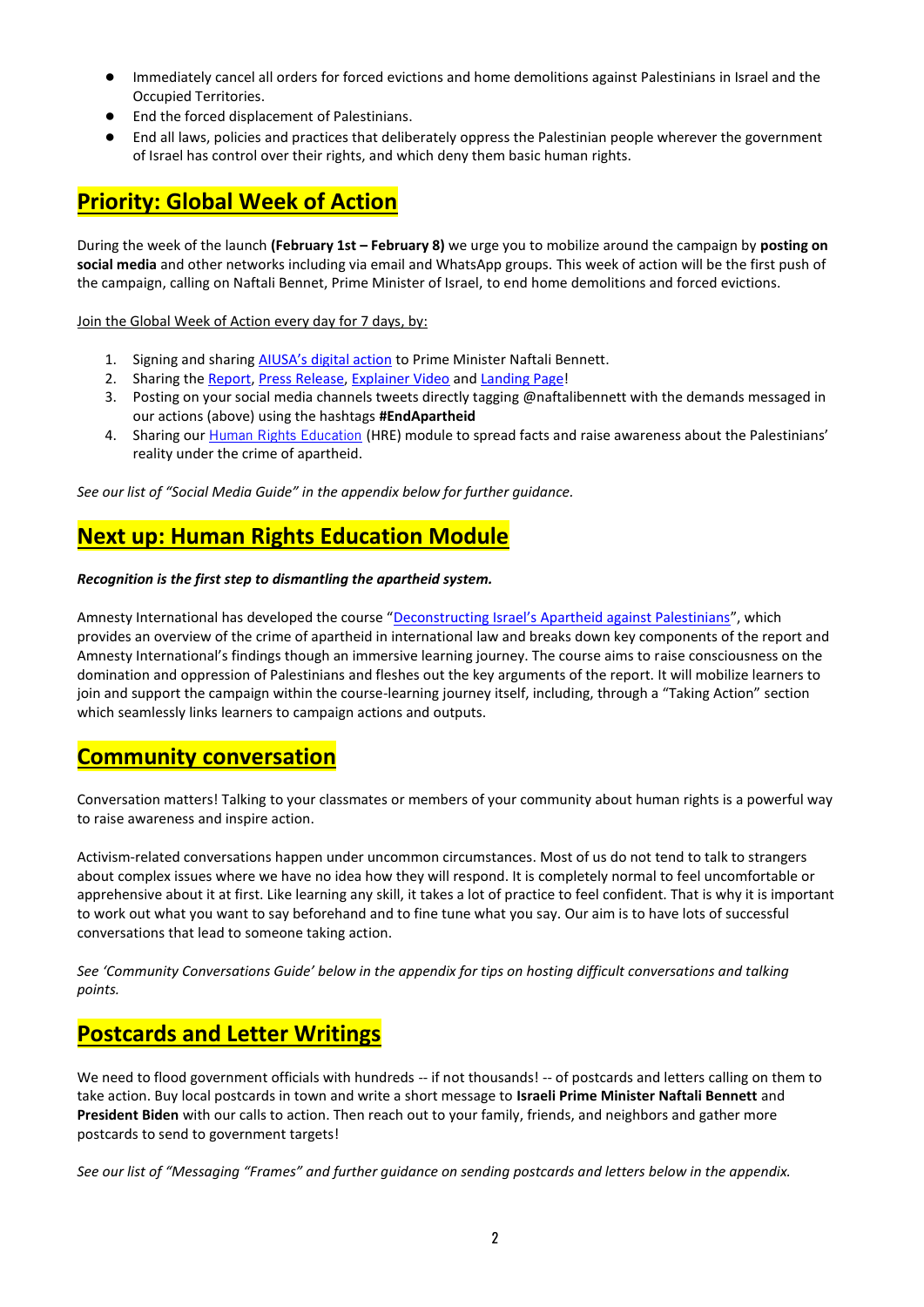# **Letter to the Editors**

Your voice has the power to set the record straight. Submit a letter to the editor of your school or local paper to tell your community leaders, members, neighbors and classmates about the realities of apartheid impacting Palestinians – shed light on the cases featured in the report that depict the painful stories of living in segregation, discrimination, and dispossession. Make sure to include why this issue matters to you and why it should matter to them.

*See our "[Tips for Writing LTEs](https://www.amnestyusa.org/wp-content/uploads/2019/08/Guide-for-Writing-Op-Eds-and-LTEs-.pdf)" and "Messaging Frames" in the appendix below.*

# **Write For Rights: JANNA JIHAD**

Janna Jihad is a 15-year-old Palestinian who lives in the Israeli-occupied West Bank. Janna started documenting the government of Israel's violations at the age of seven. As a result, the teen has attracted unwanted attention, including being harassed and threatened with death.

Our call is simple: Israeli authorities must end discrimination against Janna and protect her and other Palestinian children as required by the Convention on the Rights of the Child and other international law and standards. [Janna Jihad](https://write.amnestyusa.org/wp-content/uploads/2021/10/OPT-Janna-Jihad-Case-Sheet.pdf) was selected as an Amnesty International Write for Rights case for 2021. Through this case campaign, Amnesty International highlights the system of institutionalized discrimination that Palestinian children live under.

Join the hundreds of thousands of activists around the world by [taking action on Janna's case](https://write.amnestyusa.org/cases/janna-jihad/), throug[h letter writing](https://view.officeapps.live.com/op/view.aspx?src=https%3A%2F%2Fwrite.amnestyusa.org%2Fwp-content%2Fuploads%2F2021%2F10%2FOPT-Janna-Jihad-Letter-to-Target.docx&wdOrigin=BROWSELINK) to authorities[, solidarity notes to Janna,](https://write.amnestyusa.org/wp-content/uploads/2021/10/OPT-Janna-Jihad-Case-Sheet.pdf) and [signing our petition](https://act.amnestyusa.org/page/92294/action/1?ea.tracking.id=spgcowst&supporter.appealCode=W21XXWAW4R0&en_og_source=W21XXWAW4R0) demanding the government of Israel protects children like Janna. Don't forget to [report your letters!](https://write.amnestyusa.org/impact/)

# **Outreach: Collaborating with other activist groups and organizations**

Collaborating with other groups and building coalitions is often a highly effective way of advocating in difficult environments, and it can also present a number of challenges and risks.

Amnesty International is a non-denominational, non-partisan movement, independent of all governments, political parties, and religious institutions. Maintaining Amnesty's independence and impartiality is essential for our continued authority to speak out on human rights issues. This informs decisions around which organizations to partner with and how to partner with them.

*See the list below for an overview of some of the issues that need to be addressed before and while working in collaboration.*

#### **APPENDIX**

### Social Media Guide

Messaging and sample tweets are included in ou[r Social Media Toolkit](https://docs.google.com/document/d/1OyJU5V_RWKlK_ARCy6VDlru4xCdOMXAkO6aI8aHFdJQ/edit)

You can [download our visual graphics](https://amnesty.bynder.com/share/240493FE-FD34-47C0-AB42EC077586F8FC/) and promote on your social media channels.

#### **Guidelines for operating Amnesty branded accounts or personal accounts with Amnesty in the bio**

Amnesty respects and appreciates the right of staff and members to use social media in a personal capacity, as well as to promote human rights and AI work online. However, if one's Amnesty affiliation is integral to one's online identity, or if one regularly uses social media to promote Amnesty, then one must engage responsibly, with the understanding that posts could be perceived as representing the organization's views. Individuals should evaluate whether their posts might expose them or the organization to risks and take preventive and protective measures to minimize these risks. If active online and on social media you should remember an external audience may associate you with Amnesty at any time, even if posting in your personal capacity.

- Only retweet or share posts already shared by @amnestyusa or @amnesty
- Other opportunities for retweets or shares must be approved
- Replies, comments, or other engagements with any verified account or account with a large following must be vetted and approved.
- Do not proactively @ message a person or account to make them aware of the report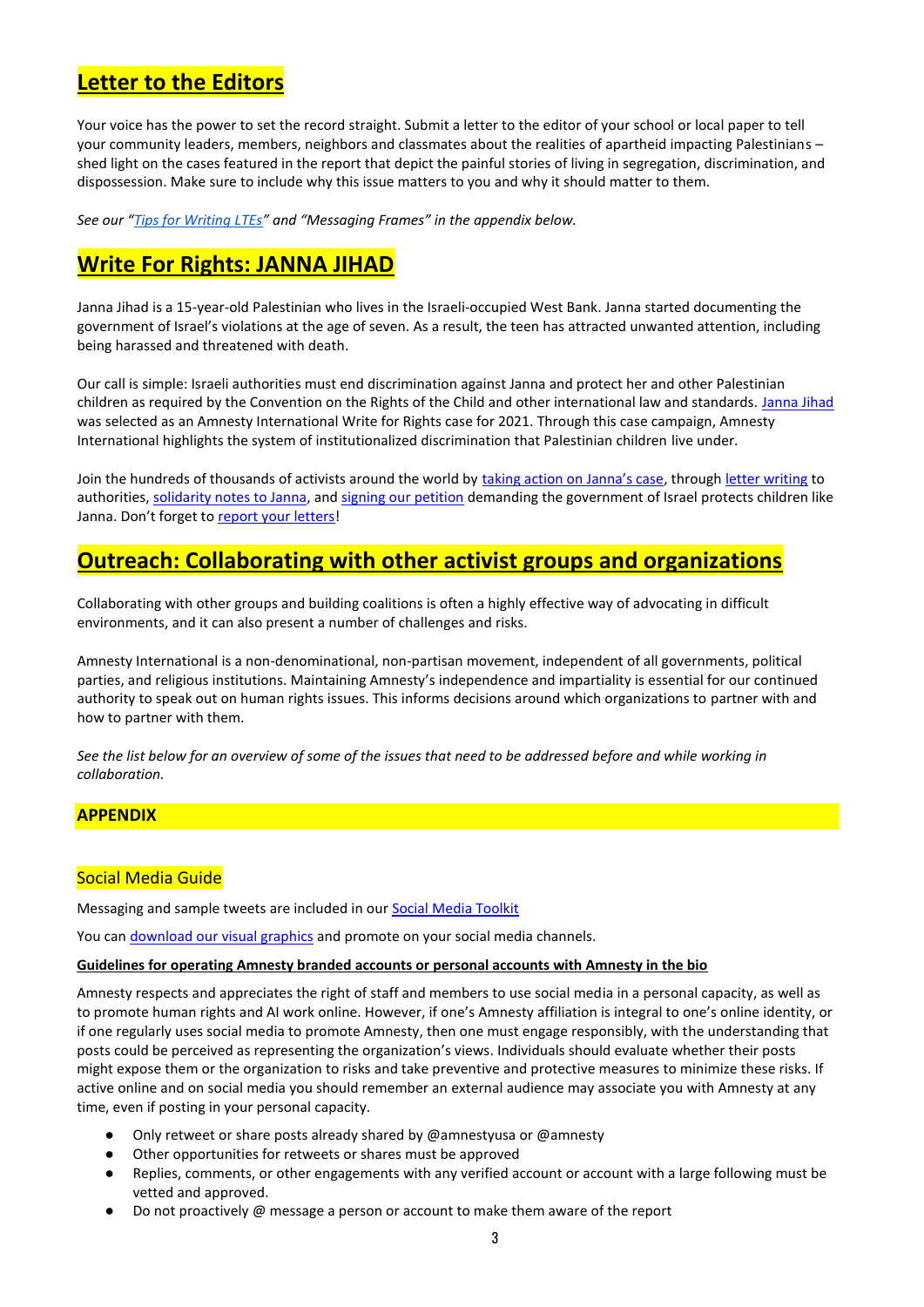- Do not engage in arguments
- Do not engage trolls

# **How to constructively engage on the report**

- You DO NOT need to engage with someone replying negatively to your post. There are those on social media that troll to distract, bait, but mainly – waste your time. Work creatively and actively where you can make the most impact and don't get pulled into these traps.
- If you would like to engage with an audience on social media, we recommend only responding once, using the suggested language below and/or directing people to our [Landing Page,](https://www.amnestyusa.org/endapartheid/) [Report](https://www.amnestyusa.org/wp-content/uploads/2022/01/Full-Report.pdf) and [Explainer video.](https://www.youtube.com/watch?v=AUGICfaULXA)
- If comments persist and you feel uncomfortable, you can also turn off responses from people who don't follow you on some platforms, or block and report to the platform, or turn off comments on individual posts. More instructions here[: Instagram](https://www.facebook.com/help/instagram/1766818986917552)[/Twitter.](https://help.twitter.com/en/using-twitter/twitter-conversations)

# **Approved talking points for response**

- All of the concerns Amnesty is raising about the policies and practices of the government of Israel are based in international law, and on evidence. Our concerns are focused on violations committed by the government of Israel, not on the Israeli people or the Jewish people.
- A brief glance at our [website](https://www.amnestyusa.org/) will show that we document human rights violations all over the world. Our work is based on international human rights and humanitarian law and standards, and we apply the same policies in our assessment of the human rights records of all states.
- As an anti-racist organization, Amnesty stands against antisemitism, which is antithetical to human rights.
- Antisemitism is antithetical to the work of a human rights organization. Any attempt to use our report in this way would represent a fundamental misunderstanding of our mission and the ultimate message of this report, which is against discrimination and injustice.
- Like all countries, the government of Israel has the right and indeed an obligation under international law to protect all people under its control, and to ensure the security of its territory. However, security-related policies must still comply with international law, and they must be proportionate to the threat posed. Security can never be a justification or pretext for human rights violations and crimes against humanity.
- There is nothing under international law to prevent a state from labeling itself as Jewish or Christian or Islamic, as many do, as long as the government does not discriminate on the grounds of religion or race.
- Amnesty International does not challenge Israel's desire to be a home for Jews. Similarly, it does not consider that Israel labeling itself a "Jewish state" in itself indicates an intention to oppress and dominate.
- As a matter of policy, Amnesty International does not comment on political questions such as the legitimacy of any particular state or political ideology. We take no position on Israel as a Jewish state or on the rights of Palestinians to an independent state since we don't take position on the measures taken by peoples to exercise their right to self-determination.

# **Need more guidance? Contact Amnesty:** [aimember@aiusa.org](mailto:aimember@aiusa.org)

# Community Conversation Guide

# Tips for holding difficult conversations

Please recognize that this can be a challenging issue to discuss, and that each of us may be impacted differently by it based on our identities, experiences, relationships, and history.

The most important part of any conversation is being a good listener. Active listening is about concentrating on what the other person is saying. Then using those responses to tailor, the conversation to that person. Through this we can work out what their values and concerns are and what might motivate them. A conversation where a person feels engaged with and heard is more likely to lead to them taking action. However, before responding, make sure you assess the situation:

- Are you able to safely engage with the uncomfortable statement or behavior?
- Is this person willing to engage with you?
- Are you able to identify what the uncomfortable statement or behavior is?
- Do you have the capacity and energy to address the uncomfortable statement or behavior?
- Will engaging with this person foster meaningful interaction? If the answer is yes, calmly question the other party around their statement. Make sure to only address the statement or behavior, and not the person.

Dealing with hostility should it occur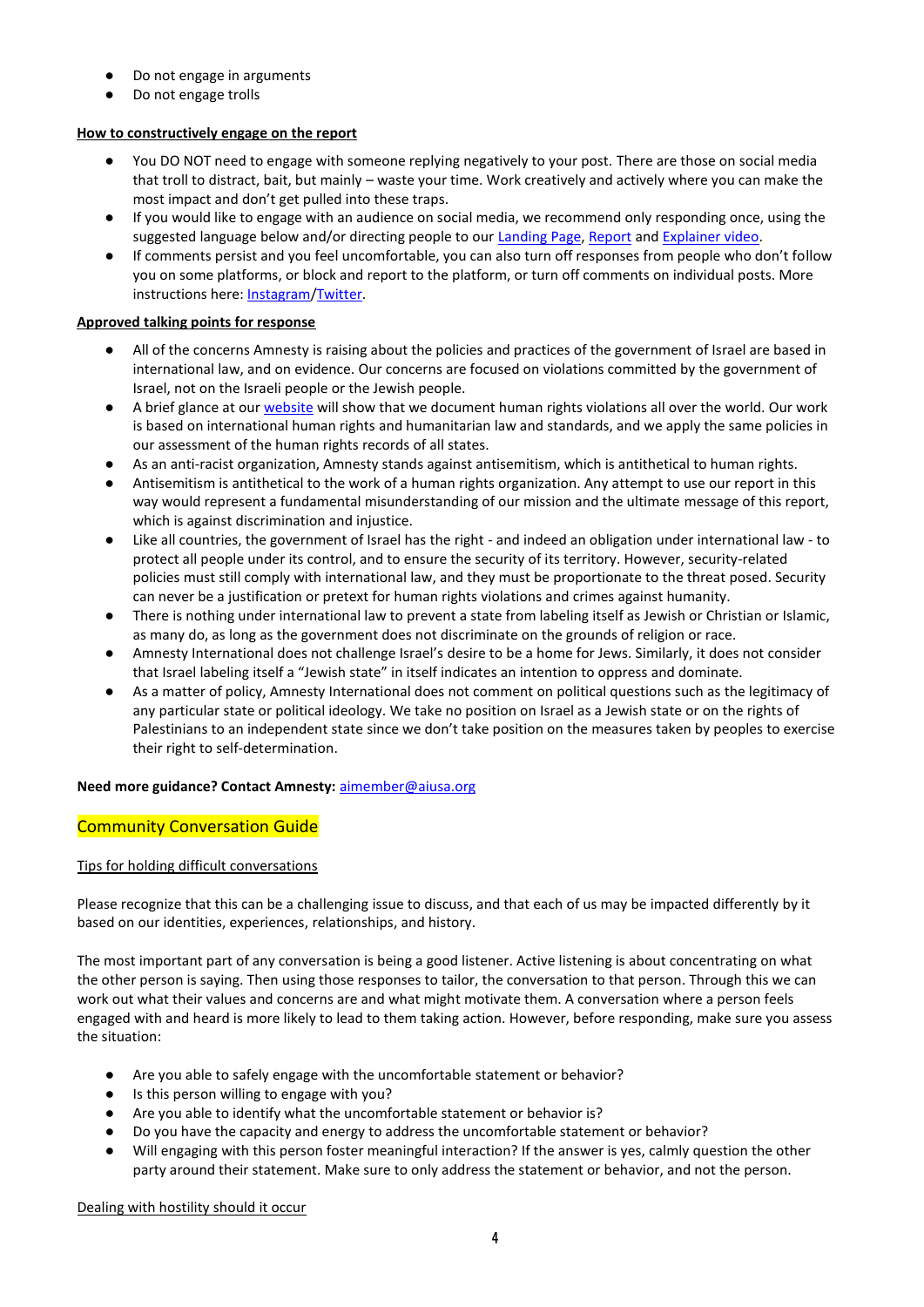- Keep in mind that there are some people you can never convince.
- Think before you respond to a negative comment to avoid escalating the situation. Stay calm and be assertive.
- Use non-threatening body language.
- You do not have to tolerate hateful or aggressive behavior. End the conversation there and walk away from them if necessary. Your safety and well-being should always take priority.
- Always have support from a friend. So that when a situation arises, there is someone with you for moral support. Work out a signal for them to intervene if tensions rise. Debrief with them afterwards and take a break if you need it.

#### Use the talking points in this toolkit!

Amnesty documents human rights abuses all over the world, and this report builds on a growing body of work on the question of apartheid by various academics, lawyers, experts, and human rights organizations, including Palestinian and Israeli organizations alike.

**Defining Apartheid**: The term "apartheid" was originally used to refer to a political system in South Africa which explicitly enforced racial segregation, and the domination and oppression of one racial group by another. It since been adopted by the international community to condemn and criminalize such systems and practices wherever they occur in the world. Apartheid is a violation of public international law, a grave human rights violation, and a crime against humanity.

**Overall Message**: Amnesty's new report reveals the full extent of the government of Israeli's apartheid system. Palestinians in Israel and in the OPT, and Palestinian refugees, are treated as an inferior racial group and deliberately deprived of their rights. Our research and legal analysis set out in detail how Israeli authorities' treatment of Palestinians meets the definition of apartheid, as defined by international law as established under the Apartheid Convention and Rome Statute of the International Criminal Court.

**Key Components of the Government of Israel's Apartheid System**: Territorial Fragmentation; Dispossession of Land and Property; Segregation and Control; and Denial of Economic and Social Rights.

- **Territorial fragmentation**: At the heart of the system is keeping Palestinians separated from each other into distinct territorial, legal and administrative domains.
- **Dispossession of land and property**: Decades of discriminatory land and property seizures, home demolitions and forced evictions. Palestinian citizens of Israel are denied access to the vast majority of state land, most of which has been acquired over the years in racially motivated seizures from Palestinians.
- **Segregation and Control**: A system of laws and policies that keep Palestinians restricted to enclaves, subject to several measures that control their lives, and segregated. Includes denial of nationality to Palestinian citizens of Israel and denial of Palestinian refugees internationally protected right to return.
- **Deprivation of economic and social rights**: The deliberate impoverishment of Palestinians keeping them at great disadvantage in comparison to Jewish Israelis.

**Human Impact**: Decades of deliberately unequal treatment have left Palestinians marginalized, impoverished, and in a state of constant fear and insecurity. As we speak, Palestinians are being forced out of their homes, separated from their families, and confined behind checkpoints and walls. The government of Israel's apartheid system is the root cause of the violations and suffering that millions of Palestinians face on daily basis.

**Under international law there is no such thing as an apartheid state**: Amnesty International is not saying that Israel is an apartheid state. Apartheid is a grave violation of international law where one racial group exercises oppression and domination over another racial group. It is also a crime against humanity committed by individuals who perpetrate serious violations in order to maintain such oppression and domination. Thus, under international law there is no such thing as an apartheid state, and we have not at any point in the report said that Israel is an apartheid state.

**The report must not be used to perpetuate antisemitism**: Any attempt to use our report in this way would represent a fundamental misunderstanding of our mission and the ultimate message of this report, which is against discrimination and injustice. Amnesty's human rights concerns have always been focused on the policies, laws, and actions of the government of Israel, and have never been directed at the Jewish people. Amnesty's criticism of the Israeli government is based in international law, and on evidence of the great harm and suffering the government of Israel's policies cause to Palestinians. It is crucial not to conflate legitimate criticism of crimes under international law committed by the government of Israel with antisemitism or hostility toward Israelis or the Jewish people. To do so is not only inaccurate, it is dangerous.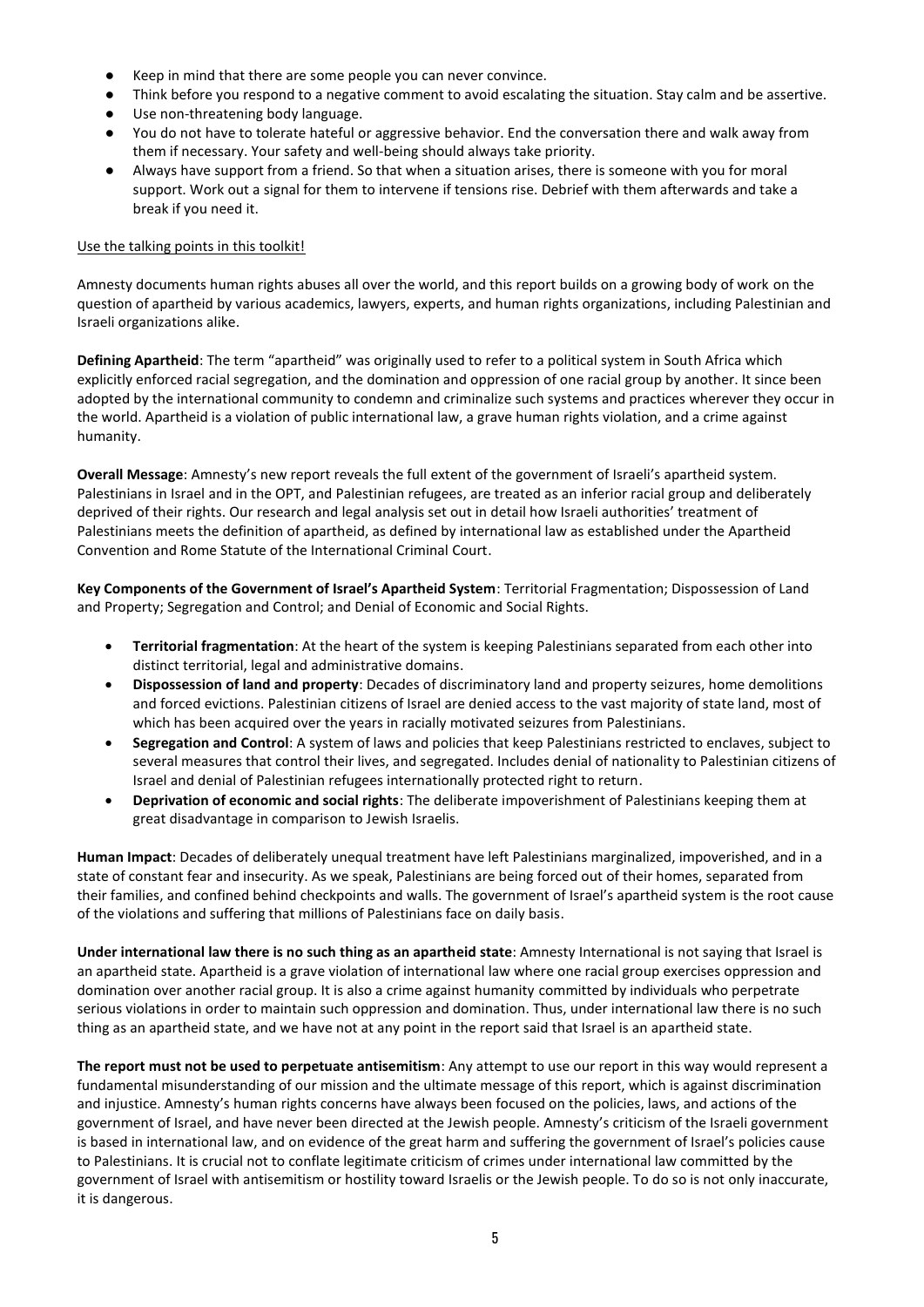**Amnesty's Report is First of its Kind**: There is a growing body of work on the question of apartheid by Palestinian, Israeli, and international human rights organizations, as well as lawyers, writers, and academics. This includes recent research by Israeli human rights organizations **[Yesh Din](https://www.yesh-din.org/en/the-occupation-of-the-west-bank-and-the-crime-of-apartheid-legal-opinion/) and [B'Tselem](https://www.btselem.org/topic/apartheid), as well a[s Human Rights](https://www.hrw.org/report/2021/04/27/threshold-crossed/israeli-authorities-and-crimes-apartheid-and-persecution) Watch** (HRW) who have contributed to a spectrum of analysis within the legal framework of apartheid.

- While HRW's report has also concluded that Israeli authorities have perpetrated the crime of apartheid in its treatment of Palestinians, Amnesty has applied the apartheid framework in different ways.
- HRW examined whether Israeli authorities have committed the crime of apartheid against Palestinians within Israel and against Palestinians in the OPT as two separate questions. HRW's report concluded that Israeli authorities have demonstrated an intent to maintain the domination over Palestinians across Israel and the OPT, however, its research only supported the claim that Israeli authorities are committing apartheid in the OPT.
- For this reason, our respective reports reached different conclusions. Amnesty examined Israeli authorities' treatment of Palestinians as a whole – including Palestinians living in Israel and the OPT, and Palestinian refugees in other countries – and found that Israeli authorities are committing apartheid wherever they exercise control over their rights, including both the whole of Israel and the OPT.

**Not the first time Amnesty concludes that apartheid is taking place**: In 2017, Amnesty released a report which found that the Myanmar government subjects the Rohingya people to a system of apartheid. It is important to note that systems of oppression and domination will never be identical, and our report does not seek to draw comparisons or analogies between the treatment of Palestinians and the Rohingya people. Instead, our report analyzes Israel's systematic discrimination against Palestinians against definitions of apartheid in international law.

**The United States**: There is credible evidence of Israeli forces' use of U.S.-made weapons in grave violations and war crimes. Yet U.S. military aid totaling over \$3.3 billion annually continues to flow to the government of Israel. This violates U.S. law, which bars security aid to gross rights violators, as well as the U.S.'s obligations under international law.

• This administration has repeatedly committed to center human rights and stand up for "a world in which human rights are protected, their defenders are celebrated, and those who commit human rights abuses are held accountable." The government of Israel has clearly been an exception to these commitments; abuses by Israel's government, or by any country's government, cannot be excused just because it is a U.S. ally.

**For more than sixty years, Amnesty International has been dedicated to documenting and ending human rights abuses wherever they occur, by whoever commits them. We measure all governments against the same standards. We remain independent – we do not take sides in conflicts anywhere in the world, nor do we support or oppose any government, group, political party, or ideology. Instead, we center the facts uncovered by our research.**

### Postcards and Letter writing Guide

- Local postcards from your city or town illustrate that voices across the country are demanding change, so consider buying some from your local post office or store, especially if it depicts landmarks or sites from your community (i.e., city hall, national park, tourist attractions, etc.). Write a short message on each of your two postcards, one addressed to the Israeli Prime Minister and the second one to President Biden. Refer to messaging below for guidance on key information.
- If you prefer to send a lengthier letter, handwritten is best for that personal touch, but typed letters are great, too.
- Always be polite
- Enclose each letter in its own separate envelope so if you have 5 letters, you should have 5 envelopes!
- Mail your postcards/letters to **Prime Minister Naftali Benett**: **3 Kaplan St. P.O.B. 187 Kiryat Ben-Gurion, Jerusalem 91919 Israel** and to **President Biden**: **White House, 1600 Pennsylvania Avenue NW, Washington, DC 20500**

#### Messaging Frames for Postcards and Letter Writing

To Israeli Prime Minister Naftali Bennett:

● Evidence examined by Amnesty International demonstrates that Palestinians have been subjected to inhuman and inhumane acts prohibited by the Apartheid Convention and the Rome Statute, in Israel and the OPT and in all other situations where the government of Israel exercises control over Palestinians' enjoyment of their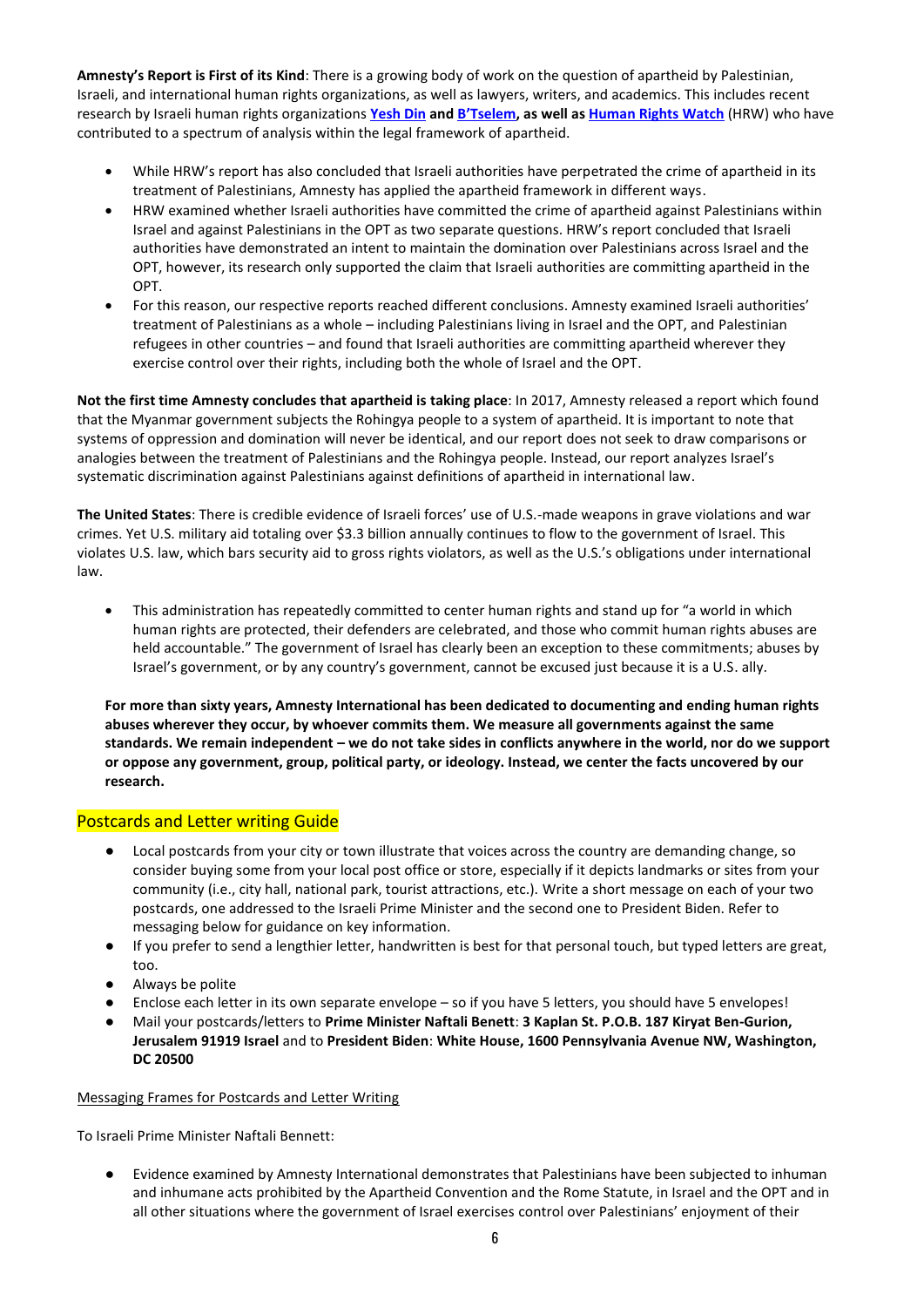rights.

- The government of Israel must show respect for the international laws and standards of human rights.
- The Israeli Prime Minister must Immediately cancel all orders for forced evictions and home demolitions against Palestinians in Israel and the Occupied Territories.
- The Israeli Prime Minister must end the forced displacement of Palestinians.
- The Israeli Prime Minister must end all laws, policies and practices that deliberately oppress the Palestinian people, and which deny them basic human rights.

To President Biden:

- We appreciate the areas in which the Biden administration has taken action to stop human rights abuses and hold perpetrators accountable. But the flagrant human rights abuses and crimes perpetrated by the government of Israel have clearly been an exception to these commitments.
- Abuses by the government of Israel, or by any country's government, cannot be excused just because it is a U.S. ally.
- There is credible evidence of the government of Israel's use of U.S.-made weapons in grave violations and war crimes. Yet U.S. military aid totaling over \$3.3 billion annually to Israel continues to flow with zero human rights considerations. This explicitly violates U.S. law, which bars security aid to gross rights violators, and the U.S.'s obligations under international law.
- Since President Biden took office, the government of Israel has forcibly displaced at least 1176 Palestinians via 884 unlawful demolitions in occupied East Jerusalem and the rest of the OPT.
- Most urgently, President Biden must press Israel's government to end its systemic campaign of forced displacement and settlement expansion and lift the unlawful Gaza blockade – including by withholding military aid and blocking imports from settlements.

To the U.S. government:

- Use all diplomatic leverage and legislative actions to insist that Israel's government
	- End forced displacement of Palestinians via unlawful home demolitions, evictions, and settlement expansion in the OPT; cancel all standing eviction and demolition orders; and impose a moratorium preventing future orders.
	- o End all barriers to and the politicizing of life-saving humanitarian aid to Gaza and all OPT.
	- o Lift the blockade and barriers blocking Gazans' right to freely leave and return, including for medical treatment, and end arbitrary restrictions on Palestinians' right of free movement across the OPT.
	- o Repeal policies that privilege Jewish Israelis at Palestinians' expense, such as the nation-state law.
	- o Ensure equitable access to critical resources, land, public services, and social and economic rights.
	- o End the barring of Palestinian family reunification between OPT and Israel and the arbitrary deprival of Palestinians' citizenship or (in East Jerusalem) residency.
	- $\circ$  Release all arbitrarily detained Palestinians, including children many held without charges.
	- o As required by U.S. law, support international investigations of violations committed in Israel and OPT by all parties, including Israeli authorities.
	- o Remedy the discriminatorily blocked right to return of Palestinian refugees displaced in past decades.

### Letters to the Editors Guide

#### Messaging frames for LTEs

- Apartheid is a violation of public international law, a grave violation of internationally protected human rights, and a crime against humanity under international criminal law.
- An apartheid system is an institutionalized regime of oppression and domination by one racial group over another, enforced through laws, policies, and practices.
- Amnesty International's report documents human rights violations including seizures of Palestinian land and property, unlawful killings, forcible transfer, drastic movement restrictions, and the denial of nationality and citizenship to Palestinians – that together constitute a system of apartheid under international law.
- The research details how the Israeli government enforces a system of oppression and domination against the Palestinian people wherever it has control over their rights.
- For over 73 years, the government of Israel has forcibly evicted and displaced entire Palestinian communities and demolished tens of thousands of Palestinian homes and structures, leaving thousands homeless and causing terrible suffering and trauma.
- At this moment there are over 150,000 Palestinians in Israel and the OPT under the constant threat of being forced out of their homes and forcibly displaced, many of them for the second or third time.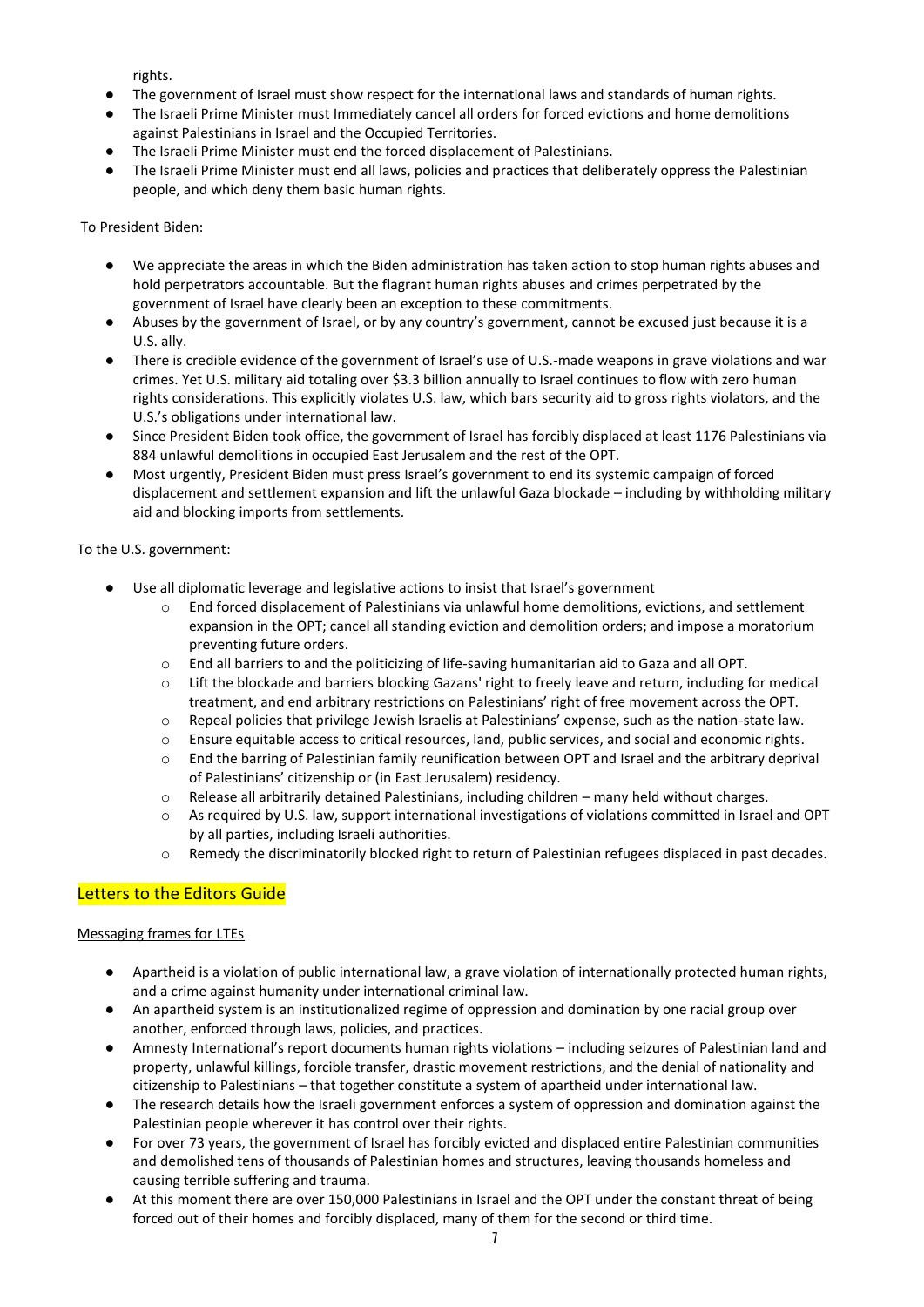- Systematic, flagrant human rights violations and crimes under international law cannot be met with silence not in Israel and not the Palestinian territories the Israeli government occupies, not anywhere.
- The Biden administration must call on the government of Israel to end its systematic oppression and discriminatory policies.

#### Outreach: Collaborating with other activists' groups and organizations

**Incompatible values or lack of respect between partners**: Before collaborating, it is important to ensure that the partners' organizational values are compatible with those of Amnesty International. This is vital to protect the integrity and reputation of the organization. It is also a crucial consideration for effective collaboration within any coalition. This is particularly true in the case of cross-issue advocacy where organizations unified around a particular issue may still have members that hold prejudices or negative attitudes towards others.

**Managing multiple agendas**: This is the most common difficulty encountered when working in collaboration. Organizations/groups inevitably bring their own priorities and agendas to joint work. Anticipating this reality and confronting it directly and transparently is crucial to any successful collaboration.

**Risk assessment**: Any decision to collaborate should be made based on a careful assessment of whether the potential benefits outweigh any specific risks. Benefits and risks should be assessed both in terms of how likely they are to materialize and how great their impact may be.

● **Important note**: Amnesty does not take a position on the **Boycott, Divestment, and Sanctions (BDS) movement**. While Amnesty is calling on the UN Security Council to impose targeted sanctions, such as travel bans and asset freezes against Israeli officials most implicated in the crime of apartheid, and to impose a comprehensive arms embargo on Israel, we are not calling for the imposition of wide-ranging economic sanctions, nor are we calling for a boycott of Israel or for divestment from Israel or Israeli companies. If approached to cosponsor events by groups who support BDS, it is important to ensure that the event does not create the perception that Amnesty is involved in the BDS movement.

**Agreeing on a strategy**: After we have agreed to collaborate, we should agree on our expectations, how we will communicate effectively, and how the collaboration will be managed and maintained. It is also useful to ensure that clear accountability, decision making, and dispute resolution processes are in place. In some circumstances, laying these agreements out in a "memorandum of understanding" can be useful.

#### **UPCOMING ACTIONS**

- **Action in Congress**: AIUSA is not actively advocating for any existing IOPT-related bills in Congress. Our federal legislative strategy for the report and IOPT broadly remains to primarily target the Biden Administration with our action calls and secondarily, new legislation in Congress. Policy calls are detailed in the report **[leave-behind](https://www.amnestyusa.org/wp-content/uploads/2022/01/Report-Leave-Behind.pdf)** for you to use in your federal advocacy. New legislation will be reviewed as introduced, and the toolkit/member guidance will be updated as needed. In the meantime, please contact [grassroots@aaiusa.org](mailto:grassroots@aaiusa.org) an[d aimember@aiusa.org](mailto:aimember@aiusa.org) if you are interested in lobbying your Congressional members on IOPT!
	- $\circ$  AIUSA supports the content o[f H.R. 2590,](https://www.congress.gov/bill/117th-congress/house-bill/2590/) but are not prioritizing it for our activism, considering the length of time since introduction, and believe our efforts are best spent on different routes.
	- o [H.R.5344](https://www.congress.gov/bill/117th-congress/house-bill/5344) has some measures we support; however, we cannot back it due to its explicit "two states" framing - a position outside Amnesty's mandate.
- February 15: HRE Deep Dive Session: We will host a webinar HRE Workshop by Zoom to delve into the structural pillars that uphold the system of apartheid and learn how we can dismantle apartheid one pillar at a time.
- **March 5**: Virtual Annual General Meeting (V-AGM): Panel session on the report's key findings to explore the realities of apartheid and its impact on Palestinians wherever Israel has control over their rights. We will be joined by the authors of the report and speakers from the Middle East region.
- **March 21**: Global Day of Action: we will mark the International Day for the Elimination of Racial Discrimination to increase the visibility of the issue of apartheid and demonstrate the widespread public support for our calls.
- April: Automating Apartheid: There will be a call to action, asking those engaged in our campaign to become digital volunteers, helping us crowdsource research on facial recognition-exposure in the West Bank.
- June: Amnesty International will deliver the signatures to Israeli authorities and relevant stakeholders after the [Digital Action](https://act.amnestyusa.org/page/98131/action/1?ea.tracking.id=0m6h7ehp) closes through a formal handover or a coordinated stunt.

*There is no place for apartheid in our world. It is a crime against humanity, and it has to end.*